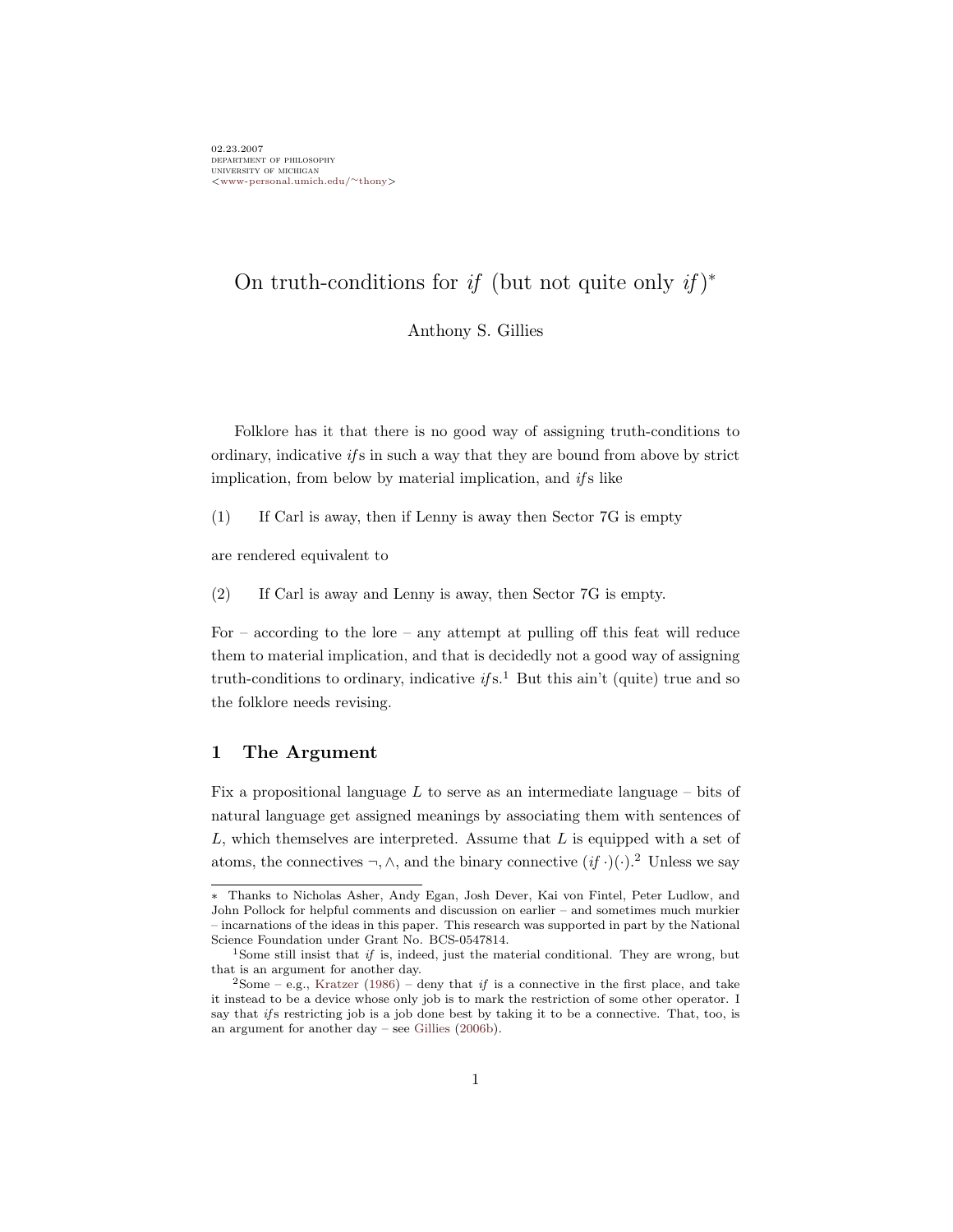otherwise,  $p, q, r, \ldots$  range over the non-iffy fragment of L, and  $P, Q, \ldots$  over arbitrary sentences of L.

One way of proceeding – Gibbard's [\(1981\)](#page-13-2) way – begins with a complex if like

(3)  $(if p \supset q)((if p)(q))$ 

The argument is that – given the constraints that if is bounded from above by strict implication, from below by material implication, and that the likes of [\(1\)](#page-0-0) entail and are entailed by the likes of  $(2)$  – this is everywhere true and that it entails the corresponding material conditional  $(p \supset q) \supset (if p)(q)$ . Anything entailed by something everywhere true must be everywhere true, and a material conditional everywhere true is just one whose antecedent entails its consequent. Whence it follows  $p \supset q$  entails the ordinary indicative  $(if p)(q).$ <sup>3</sup>

But this way of putting things assumes more than is required by assuming that if can be scoped under arbitrary connectives. Although I see why a defender of truth-conditions for if often does say that, I see no reason why she must. So we should tell the legend in a way that does not assume it.<sup>4</sup>

Assume that – for any non-iffy  $p, q$ , and  $r$  – the following all hold:

(U)pper Bound: if p entails q then for any world i,  $(if p)(q)$  is true at i

(L)ower Bound: if  $p \wedge \neg q$  is true at *i* then  $(if p)(q)$  can't be

(I)mport:  $(if p \wedge q)(r)$  entails  $(if p)((if q)(r))$ 

Then the ordinary, indicative if is just the material conditional after all. Precisely: for any world i the ordinary, indicative  $(if p)(q)$  is true at i iff either p is false at  $i$  or  $q$  is true at  $i$ .

Proof. The left-to-right direction is not in dispute. The other direction is secured by two rather dull entailments. Suppose p is false at i. Since  $(\neg p \land p)$ entails  $q$  – and since by (U) if is bounded from above strict implication – then for any world whatever

(4)  $(if \neg p \wedge p)(q)$ 

<sup>3</sup>See [Gibbard](#page-13-2) [\(1981,](#page-13-2) pp. 234–235). This particular way of telling the story has been retold often – see, e.g., [Bennett](#page-13-3) [\(2003\)](#page-13-3); [Edgington](#page-13-4) [\(1995,](#page-13-4) [2006\)](#page-13-5); [Kratzer](#page-13-0) [\(1986\)](#page-13-0).

<sup>4</sup>A similar version of this argument can be found in [Veltman](#page-13-6) [\(1985\)](#page-13-6). Indeed, if indicatives hook up with entailment to support a deduction theorem –  $r$  and  $p$  conspire to entail  $q$  just in case r alone entails  $if(p)(q)$  – then we are in trouble enough, for then the equivalence between [\(1\)](#page-0-0) and [\(2\)](#page-0-1) follows straightaway.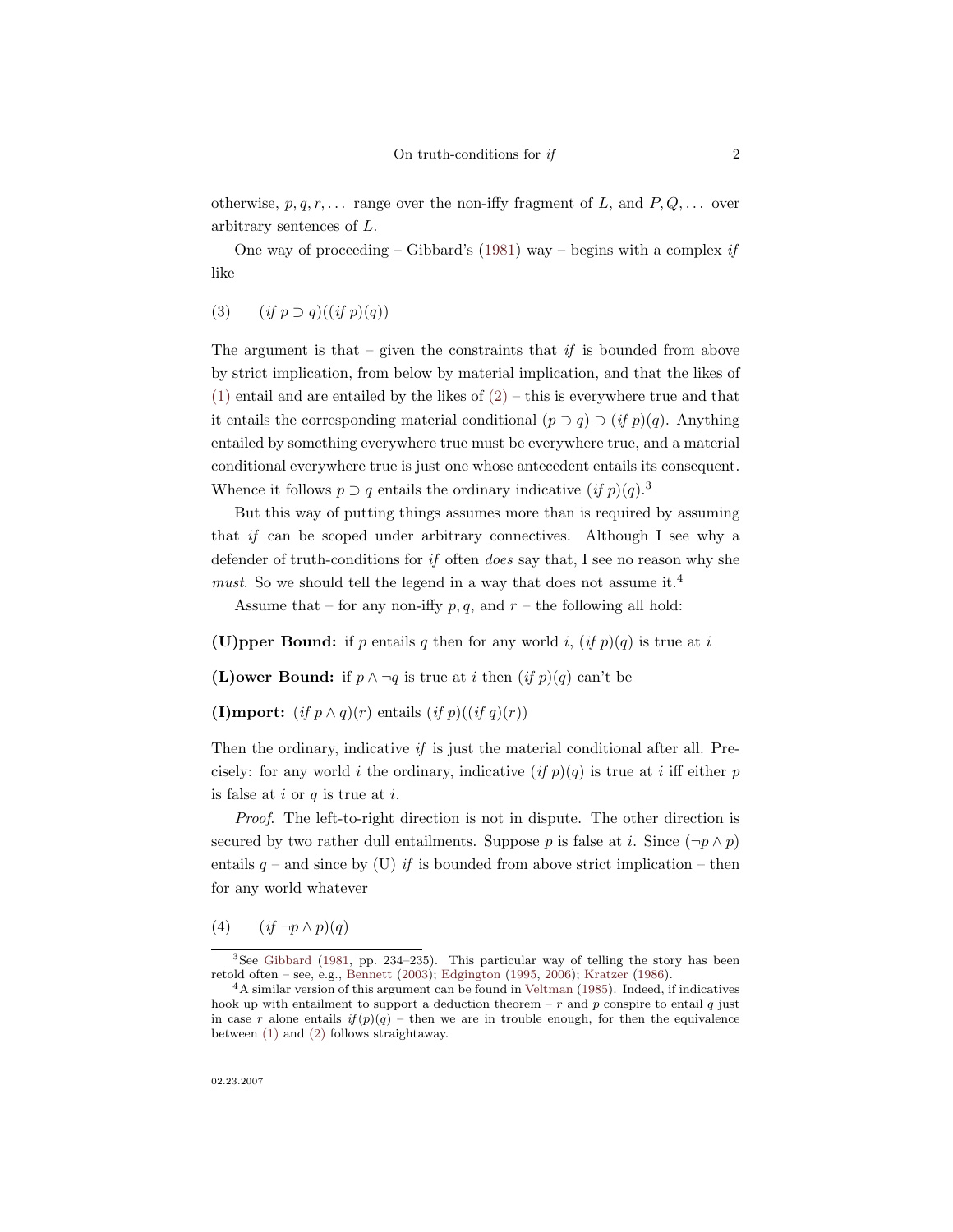is true at that world, hence at i. So, by  $(I)$ , the complex if

(5)  $(if \neg p)((if \ p)(q))$ 

must also be true at *i*. Since  $\neg p$  is true at *i*, the embedded conditional (*if*  $p$ )(*q*) cannot be false at  $i$  – else if would not be bounded from below by material implication, violating  $(L)$ . And so it must be true at i.

Suppose q is true at i. Since  $(q \wedge p)$  entails  $q$  – and since by (U) if is bounded from above strict implication – then for any world whatever

(6)  $(if q \wedge p)(q)$ 

is true at that world, hence at  $i$ . So, by  $(I)$ , the complex if

(7)  $(if\ q)((if\ p)(q))$ 

must also be true at i. Since q is true at i, the embedded conditional  $(if p)(q)$ cannot be false at  $i$  – else if would not be bounded from below by material implication, violating  $(L)$ . And so it must be true at  $i_{\text{QED}}$ 

It thus appears that there is no good way of assigning truth-conditions to ordinary, indicative  $if s - not$ , at least, if we constrain them in the ways we have. But appearances can mislead.

I favor a view according to which ordinary, indicative if s are strict conditionals over the set of relevant possibilities in a context. Roughly put: they say that all the antecedent possibilities compatible with the context are also consequent possibilities. But my aim here is not to defend this hypothesis.<sup>5</sup> Instead I have a less ambitious goal: tell enough of the strict conditional story to show that the folklore needs rewriting. I will tell two versions of that story.

### 2 First Version

The first version begins in familiar territory. Sentences get truth values at an index – a world – with respect to a context. Contexts determine the set of possibilities not yet ruled out. These contexts are idle when it comes to interpreting sentences of  $L$  with no if s since they are, ex hypothesi, context

<sup>5</sup>Some of that is done elsewhere – see, e.g., [Gillies](#page-13-7) [\(2004,](#page-13-7) [2006b\)](#page-13-1). I favor a similar line on counterfactuals, though – naturally enough – the domains over which the two sorts of conditionals are strict tend to differ [\(Gillies,](#page-13-8) [2006a\)](#page-13-8). There are, to be sure, other strict conditional stories for indicatives on the market, though none that tell the story in just the way I do.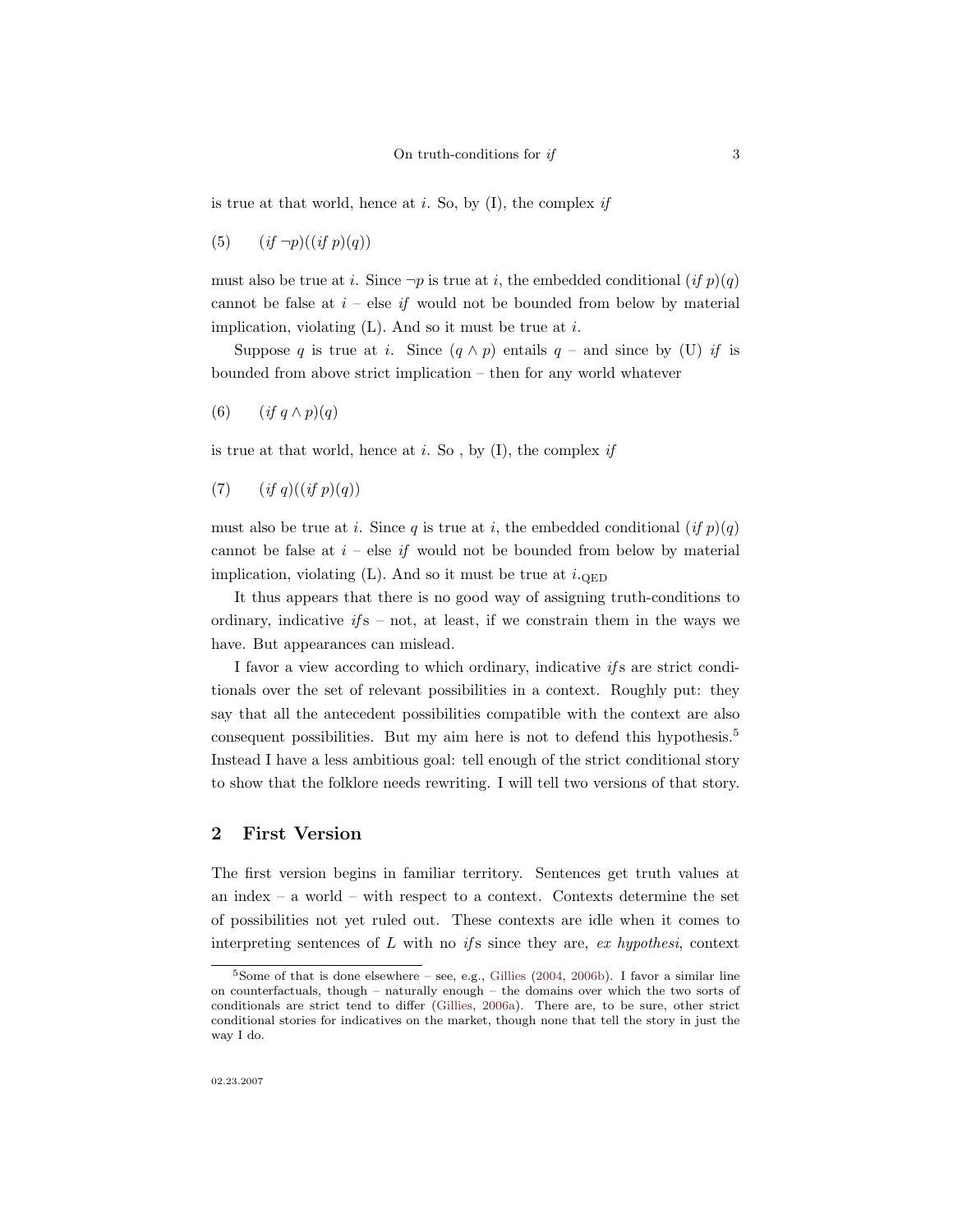invariant: a negation is true at a world (in a context) iff the negated claim isn't true at that world (in that context); a conjunction is true just in case its conjuncts are. But the iffy bits depend on what has been ruled out. Thus  $-$  assuming that if is indeed a strict conditional over the possibilities not yet ruled out – the meaning of if is context dependent. But it is not unruly.

Contexts determine the sets of possibilities relevant at worlds. Those sets are the domains over which  $if$  is a strict conditional. I will assume that the functions supplied by context that do the determining are well-behaved:

**Constraint** (WELL-BEHAVEDNESS). For any  $s_c$ , i, and j:

- $i \in s_c(i)$
- if  $j \in s_c(i)$  then  $s_c(i) \subseteq s_c(j)$

Thus the facts at  $i$  are always relevant, though perhaps not decisive, to the truth of a conditional at i. Together the constraints straightaway imply that the set of relevant worlds in a context is *closed*: if  $j \in s_c(i)$ , then  $s_c(i) = s_c(j)$ . That means that possibilities relevant in a context do not vary between worlds compatible with it.

The schoolyard version of the Ramsey test says that an indicative conditional is true in a context just when adding the information carried by its antecedent to that context leaves us in a situation in which the consequent is true. Since truth depends on both an index and a context, the if -clause thus has two jobs to do. First: it restricts the set of indices throughout which we check for the consequent's truth. Second: it contributes to the relevant context for figuring out whether – at an index in that set – the consequent is true. If the consequent is context-invariant, then this second job is trivially done. But not otherwise.

That is very nearly the strict conditional story I want to tell. An indicative  $(if P)(Q)$  is true – at i, with respect to  $c$  – iff all the worlds in  $s_c(i)$  at which P is true – with respect to  $c$  – are all worlds at which Q is true – with repsect to c-plus-the-information-that- $P$ . The shift in context for evaluating  $Q$  allows the if -clause to do both jobs assigned to it by the schoolyard version of the Ramsey test. Officially:

Analysis (FIRST VERSION). For any  $i, c, P, Q$ :

- $c + P = \lambda i.s_c(i) \cap [P]^c$
- $[(if P)(Q)]^{c,i} = 1 \text{ iff } s_c(i) \cap [P]^c \subseteq [Q]^{c+P}$

This is enough to disrupt the legend.

02.23.2007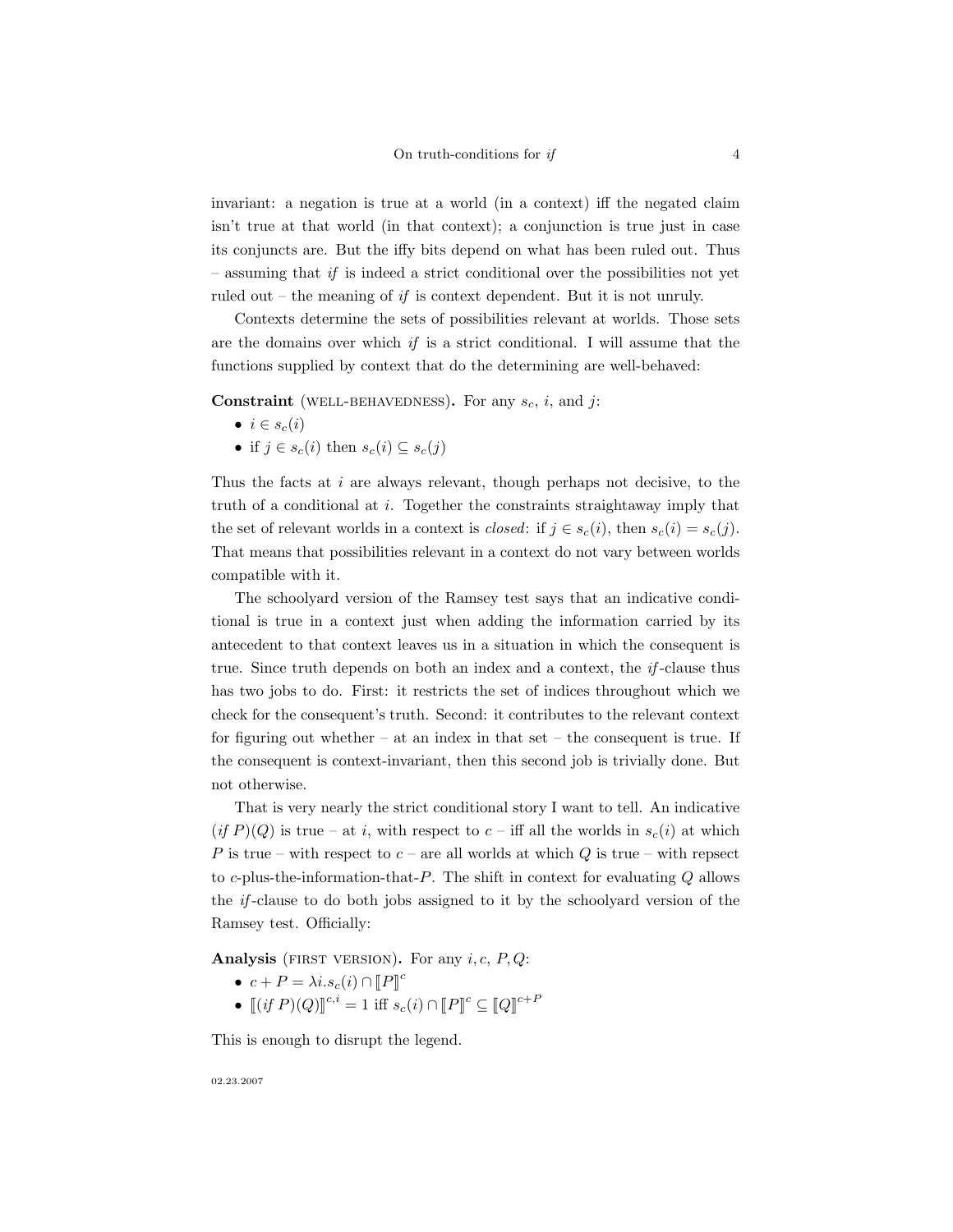*Proof.* (U): Suppose p entails q. Then all the p-worlds are q-worlds. But then – no matter the world i or context  $c - s_c(i) \cap ||p|| \subseteq ||q||$ , and so  $(if p)(q)$ is bound to be true at i in c. (L): Suppose that  $(p \land \neg q)$  is true at i. Then – no matter the context – i is one of the worlds relevant to an if at i. And so there is a  $(p \wedge \neg q)$ -world in  $s_c(i)$ , and thus  $(if p)(q)$  is bound to be false at i. (I): Suppose – for arbitrary c and  $i -$  that  $[[ (if p \wedge q)(r)]]^{c,i} = 1$ . Then all of the  $(p \wedge q)$ -worlds in  $s_c(i)$  are worlds at which r is true – with respect to c. To see that all the p-worlds in  $s_c(i)$  are worlds at which  $(if q)(r)$  is true – with respect to  $c + p$  – consider any p-world in  $s_c(i)$ . Call it j, and note that

$$
\begin{aligned} \left[ (if\ q)(r) \right]^{c+p,j} &= 1 \text{ iff } s_{c+p}(j) \cap \llbracket q \rrbracket \subseteq \llbracket r \rrbracket \\ \text{ iff } \left( s_c(j) \cap \llbracket p \rrbracket \right) \cap \llbracket q \rrbracket \subseteq \llbracket r \rrbracket \\ \text{ iff } \left( s_c(i) \cap \llbracket p \rrbracket \right) \cap \llbracket q \rrbracket \subseteq \llbracket r \rrbracket \\ \text{ iff } \left[ (if\ p \land q)(r) \right]^{c,i} &= 1 \end{aligned}
$$

Whence it follows that if  $(if p \wedge q)(r)$  is true – at i, in c – then so must be  $(if p)((if q)(r))$ . Indeed, they are equivalent.

And yet: if is not the material conditional. For let  $s_c(i)$  contain two worlds, i and j, the first a  $(p \wedge q)$ -world and the second a  $(p \wedge \neg q)$ -world. Then  $p \supset q$ is true – at i, in  $c$  – and  $(if p)(q)$  false.

### 3 Intermezzo

There are two noteworthy features of this strict conditional story. First: it treats if as doubly context dependent. Second: it treats if as a doubly shifty operator.

It is a well-worn fact that, at least for some sentences, truth values at an index depend also on features of context. A sentence of our language  $L$  is locally context dependent just in case it is possible that its truth value at a given index i varies across contexts. There is nothing especially noteworthy in that. But perhaps there are sentences whose truth values in a context are required to co-vary no matter the choice of index: whatever truth value it gets – at a world, in a context – it gets in all worlds compatible with that context. Such context dependence would be an all or nothing affair – any sentence so dependent would either be true at any admissible world with respect to the context or true at none with respect to that context. That would make the truth values of such sentences globally dependent on features of context.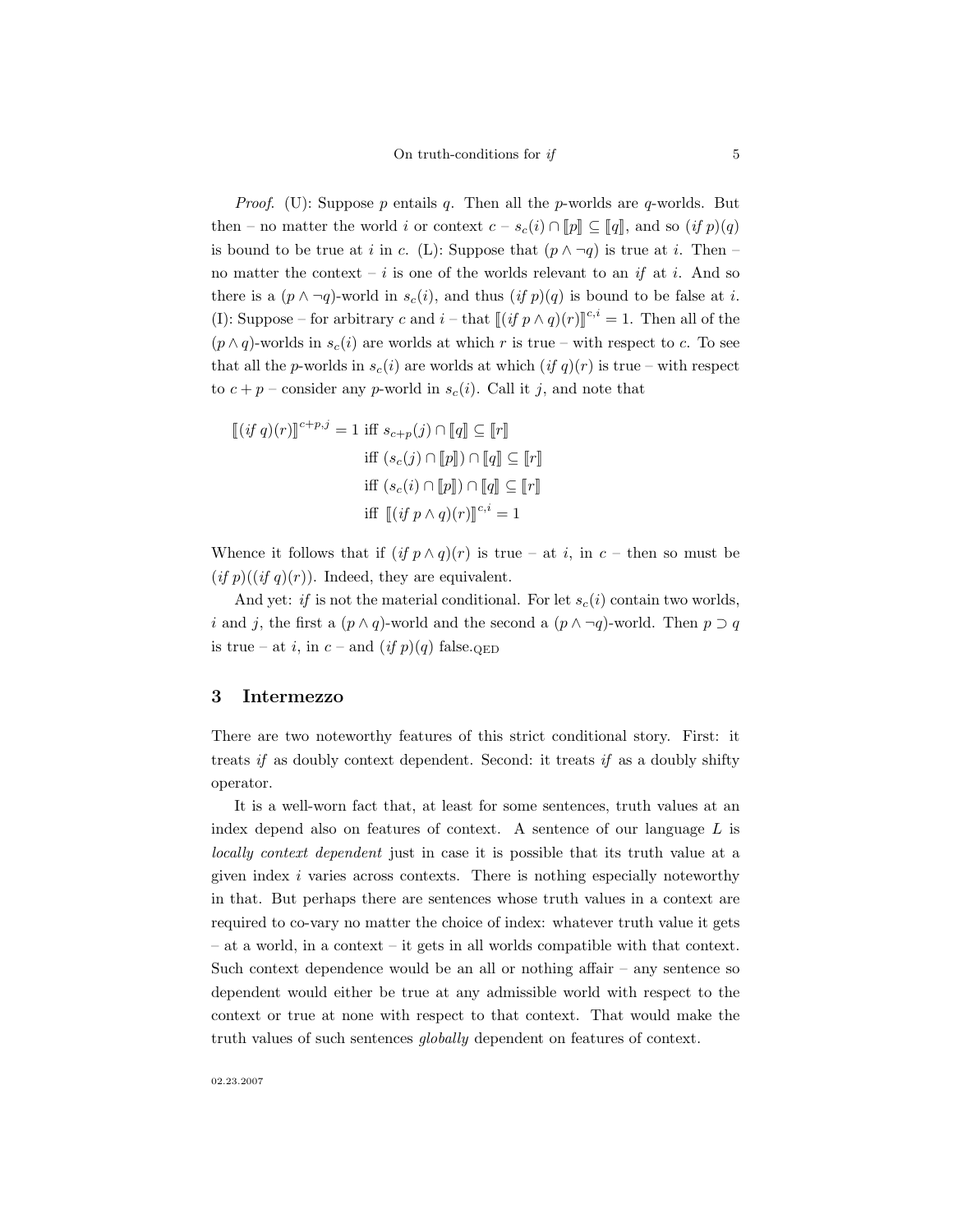According to the first way of telling the strict conditional story, if is context dependent, both locally and globally. It is locally context dependent since an if at i can go from false to true by reducing the set of worlds not yet ruled out, ruling out all counterexampling possibilities in the context. And globally: an ordinary, indicative  $(if p)(q)$  is true – at i, in c – just in case all of the p-worlds in  $s_c(i)$  are q-worlds;  $s_c$  is closed, so if j is in  $s_c(i)$  then  $s_c(j) = s_c(i)$ ; and hence  $(if p)(q)$  must also be true at j, with respect to c.

There is an argument – championed by [Edgington](#page-13-4)  $(1995, 2006)$  $(1995, 2006)$  $(1995, 2006)$  – that no non-truth-functional assignment of truth-values to if can be right because the barest information supporting the material conditional seems also and always to be sufficient for the ordinary, indicative if . What makes a non-truth-functional story non-truth-functional is that the truth value of  $(if p)(q)$  – at i, in c – is not fixed by the truth values of p and q at i. And so if p is false and q is true at i then perhaps the conditional is true at  $i$  and perhaps it isn't. Both are possible. But then the barest information supporting the material conditional – e.g., just the information that  $(\neg p \lor q)$  – would not also and always be enough to support  $(if p)(q)$ . The variability in truth value of an if with a false antecedent and true consequent that is required by non-truth-functionality is just what is ruled out by the supporting facts. No non-truth-functional theory can get this right.

Not quite! This is true: if  $p$  is false and  $q$  is true at i then perhaps the conditional is true at  $i$  and perhaps it isn't. But this variability may well be a variation in truth value across contexts, not within any one context. And variability like that does nothing to preclude the supporting facts. For any given c it is open to have  $(if\ p)(q)$  get the same truth value at any two worlds compatible with  $c$ , and so at any two at which  $p$  is false. That is just what the strict conditional story does. It delivers a truth value uniformly throughout the set of worlds compatible with c at i: iff  $s_c(i)$  has any  $(p \wedge \neg q)$ -worlds is the indicative false throughout. But things may be different in different contexts: a context minimally characterizing that  $(\neg p \lor q)$  has no  $(p \land \neg q)$ -worlds – and so the indicative is true therein. The argument misfires because it overlooks the possibility that the non-truth-functional truth conditions of  $ifs$  might be both locally and globally dependent on features of context.

It is a well-worn fact that the truth values – at an index, in a context – of some sentences depend on the truth values of their embedded constituents at different indices. Such sentences are *index-shifty*. Thus tense operators:

(8) Jimbo washed the dishes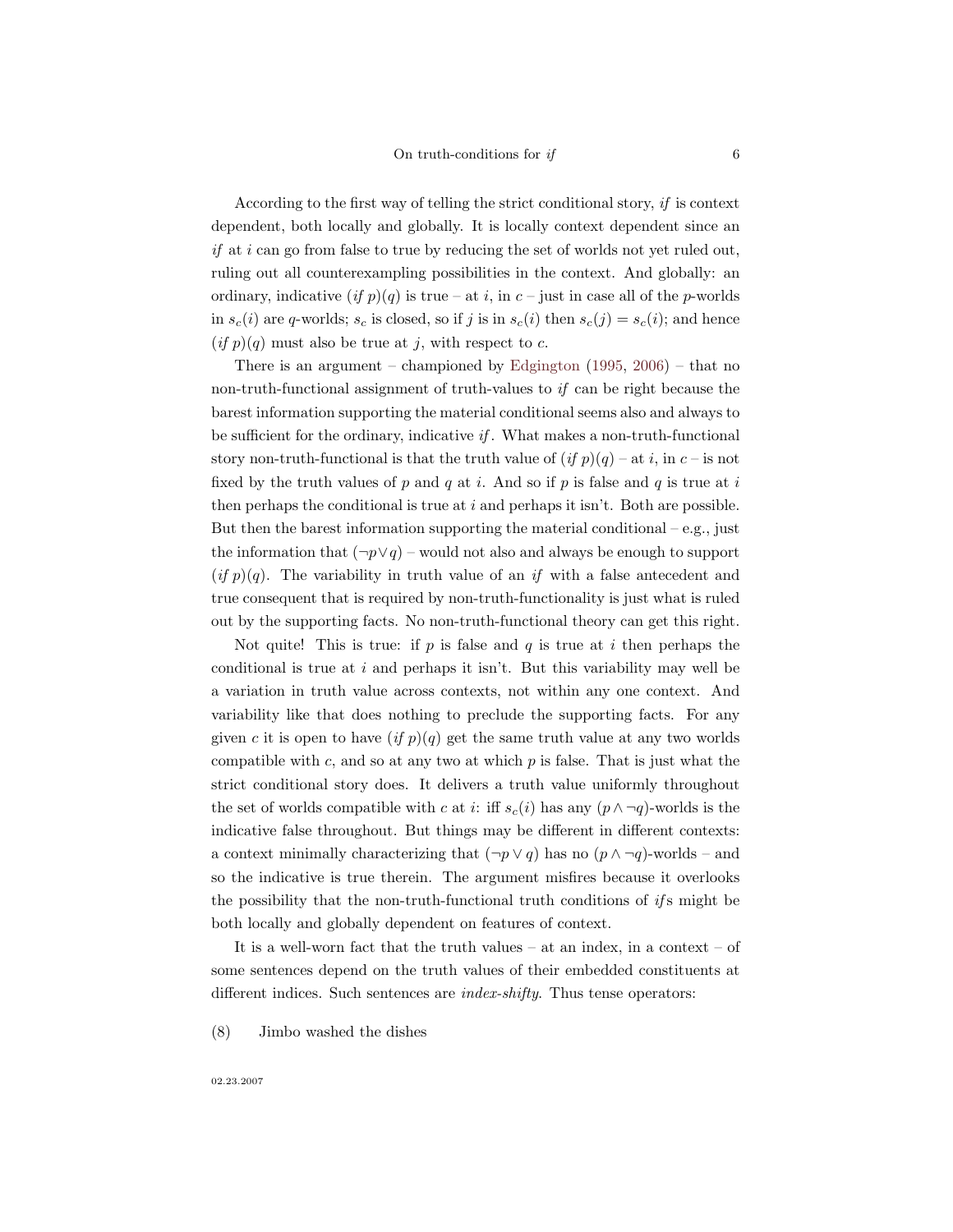is true at an index (in a context) just in case Jimbo washes the dishes is true at a (recent-ish) earlier index. And modal operators:

(9) Jimbo has to wash the dishes

is true at an index (in a context) just in case Jimbo washes the dishes is true at all the indices compatible with the house rules.

We might imagine another kind of shiftiness: the truth values – at an index, in a context – of some sentences might depend on the truth values of their embedded constituents at ever so slightly different contexts. Such sentences would be context-shifty.

According to the first way of telling the strict conditional story, if is certainly index-shifty. Whether

(10) If Carl is at the party, then Lenny is at the party

is true – at i, in  $c$  – depends on whether Lenny is at the party is true at various other worlds: those antecedent-worlds compatible with the context. But it is also context-shifty since the consequent is evaluated in a subordinate or derived context: Lenny is at the party is evaluated not in c but in c-plus-theinformation-that-Carl-is-at-the-party. This is a shift that makes no difference if – as in this case – the consequent has no context sensitive bits in it.

But only if. That is how it can be that  $if$  is a strict conditional that validates the equivalence between  $(if p \wedge q)(r)$  and  $(if p)((if q)(r))$ . Taking if to be a merely index-shifty strict conditional, given well-behavedness of the  $s_c$ 's, could not do that. Mere index-shiftiness would require only that all of the antecedentworlds compatible with the context be worlds at which the consequent is true – true, that is, with respect to that context. As follows:

(11)  $[(if P)(Q)]^{c,i} = 1 \text{ iff } s_c(i) \cap [P]^c \subseteq [Q]^c$ 

No such story about if can render the likes of  $(1)$  equivalent to the likes of  $(2)$ .

Example: take any  $p, q$ , and  $r$ . It is established in  $c$  that either all of them are true, or just one is. Then  $(if p \wedge q)(r)$  is true at a world compatible with c – say  $i$  – since all of the  $(p \wedge q)$ -worlds compatible with c are indeed r-worlds. But assuming mere index-shiftiness,  $(if p)((if q)(r))$  is not true at i, in c. There is a  $(q \wedge \neg r)$ -world compatible with the context. Whence it follows that at no world not yet ruled out is  $(if q)(r)$  true – true, that is, with respect to c. A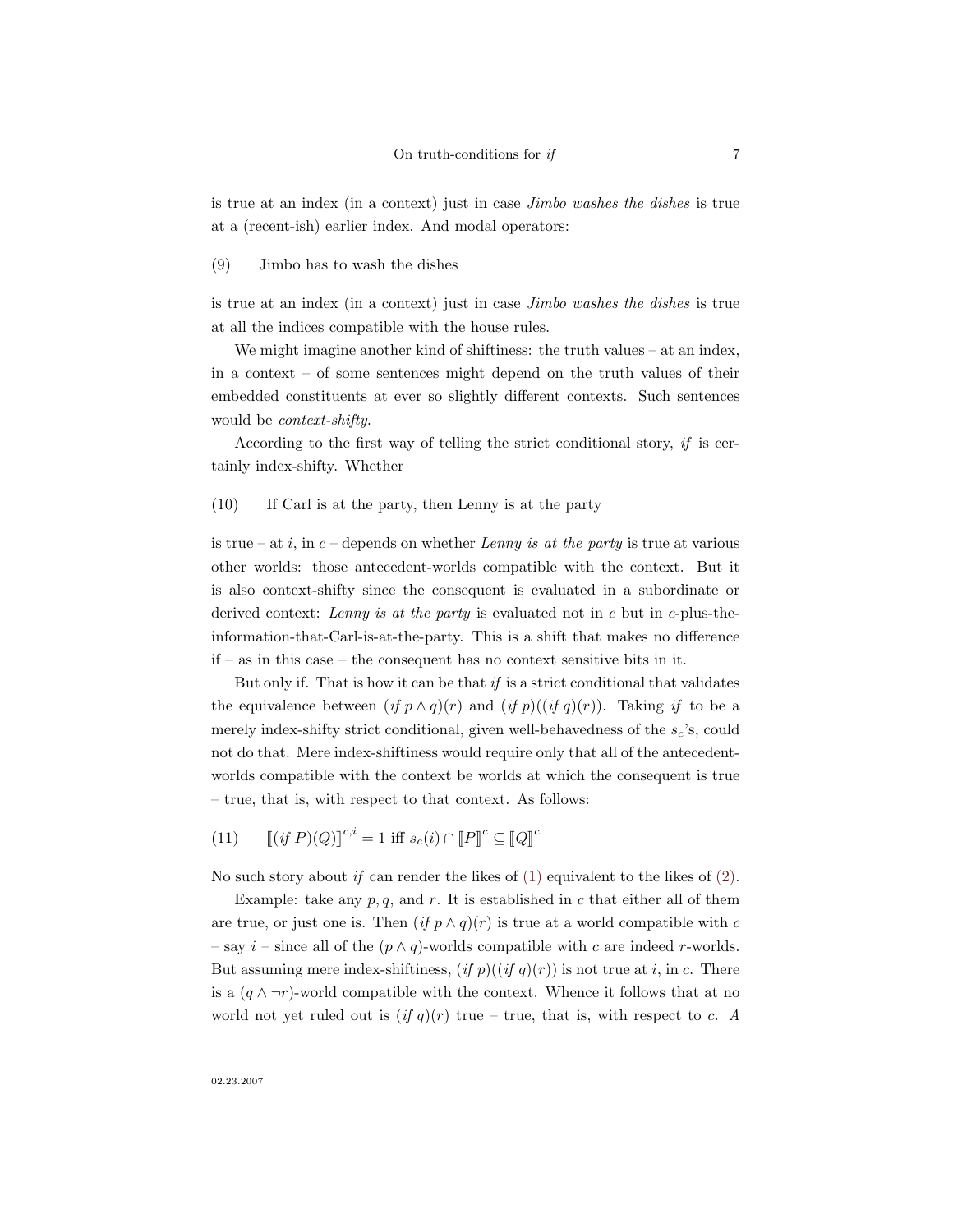fortiori at no p-world not yet ruled out is  $(if q)(r)$  true with respect to c. So more than index-shiftiness is required.

# 4 Second Version

The first version of the strict conditional story began in familiar territory and proceeded by assigning to the doubly shifty  $if$ s doubly context dependent propositions. That makes the truth of an  $if - at a$  world, in a context – sensitive to both the context and a subordinate context got by hypothetically adding some information to it.

But we might begin elsewhere.<sup>6</sup> Rather than assigning truth values to sentences of  $L$  at indices (in contexts) let's assign them truth values in contexts, full-stop. (As before, assume that the actual world is always among the worlds compatible with the context; that is, the facts are always relevant, though perhaps not decisive, to the truth of an indicative.) A sentence is true in a context, we will say, just in case an assertive utterance of it in the context adds no information to that context – for then the information carried by the sentence is already present. We can still talk about truth-at-a-world as a special case, if we like: truth-at-i is just truth at the singleton context  $\{i\}$ .<sup>7</sup> To say all of this properly we will have to say what it means for a sentence to add its information to a context.

Before  $s_c$  was a function from worlds to sets of worlds compatible with c. Now let us simply identify a context s with the set of worlds compatible with it.<sup>8</sup> The semantic values of sentences of  $L$  are their *context change potentials*: how they change the contexts in which they are successfully issued. Or, if you prefer: the meanings of declarative sentences are like the meanings of recipes and programs.

Some of these changes are straightforward: atomic sentences remove worlds from the context in which the atoms are not true, negation is relative complementation, and conjunction is functional composition. But if s induce a different sort of change. Some programs carry instructions whose point is to have non-null effect: set the value of  $x$  to 1. And some programs have as their point null effects: check whether the value of  $x$  is 1. Non-iffy constructions are more like the former,  $if s$  more like the latter. They test

 ${}^{6}$ See [Gillies](#page-13-7) [\(2004\)](#page-13-7).

<sup>7</sup>For atoms truth-at-world is taken to be primitive.

<sup>&</sup>lt;sup>8</sup>The space of contexts thus forms a lattice with W and Ø as the limit cases and ∩ as join.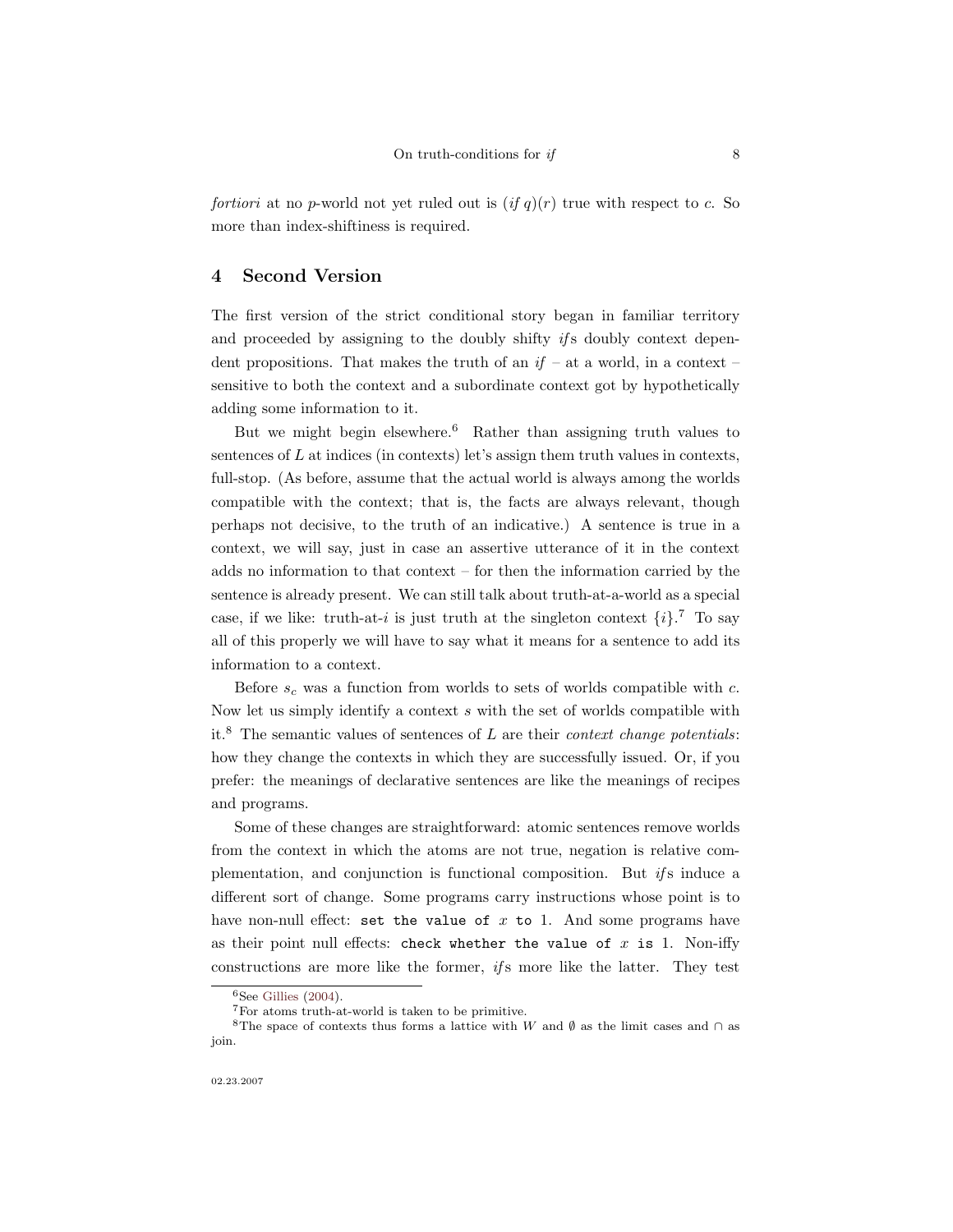to see whether – in  $s$  – the information carried by the antecedent brings the consequent in its wake. If so, the conditional is true; otherwise, not.

Let the behavior of negation and conjunction, and the idea that truth at a context is information saturation, constrain the analysis. As follows:

**Constraint** (NON-IFFY UPDATES). For any s, atom p, and arbitrary  $P, Q$ :

- $s[p] = \{i \in s : i(p) = 1\}$
- $s[\neg P] = s \setminus s[P]$
- $s[P \wedge Q] = s[P][Q]$
- P is true in s iff  $s[P] = s$

The constraint is sensible since it means that for the fragment of  $L$  with no ifs whatever there is no difference between truth at a context and truth at an index with respect to a context.<sup>9</sup> The strict conditional story can then be told this way:

Analysis (SECOND VERSION). For any s, and arbitrary  $P, Q$ :

•  $s[(if P)(Q)] = {i \in s : Q \text{ is true in } s[P]}$ 

Thus an indicative is true in a context s iff its consequent is true in the derived or subordinate context got by adding the information carried by its antecedent to s. It follows straightaway that an ordinary indicative  $(if P)(Q)$  is true in a context just in case all the worlds surviving an update with  $P$  also survive an update with  $Q$ , and so it is a strict conditional analysis properly so-called.<sup>10</sup> And, as before, this is enough to disrupt the legend.

*Proof.* Take any non-iffy p, q, and r. (U) If p-worlds are all q-worlds, then since – no matter the context  $s - p$  is true in  $s[p]$ , it follows that q is true in  $s[p]$ . Hence  $s[(if p)(q)] = s$  and the conditional is true in s. Since it is true in any context whatever, it is true at every singleton context and so at every world. (L) If p is true at i, and q false at it, then at no context with which i is compatible is the conditional true – indeed, its negation is.  $(I)$  The conditional so analyzed supports a deduction theorem: if, and only if,  $Q$  is true in  $s[P]$  is the conditional (if P)(Q) true in s. Now suppose that  $(if (p \wedge q))(r)$  is true in

02.23.2007

<sup>&</sup>lt;sup>9</sup>Suppose P has no if. Then  $W[P]$  is just the set of P-worlds and – for any context s whatever – s[P] is just s ∩  $[P\!]$ . Thus, P is true in s iff s ∩  $[P\!] = s$  – which is just to say iff  $e \subset \mathbb{F}P\mathbb{F}$  Beducing this to truth at a world talk, we then have: P is true at  $i$  if  $i \subset \mathbb{F}P\mathbb{F}$ 

 $s \subseteq [P]$ . Reducing this to truth-at-a-world talk, we then have: P is true at i iff  $i \in [P]$ .<br><sup>10</sup>Equivalently: add a diamond to our language, and interpret it as a possibility test in this way:

<sup>•</sup>  $s[\Diamond P] = \{i \in s : s[P] \neq \emptyset\}$ 

Let  $\Box$  abbreviate  $\neg \Diamond \neg$ . Then it follows from the second version of the strict conditional analysis that  $(if P)(Q)$  induces just the changes to a context that  $\Box(P \supset Q)$  does.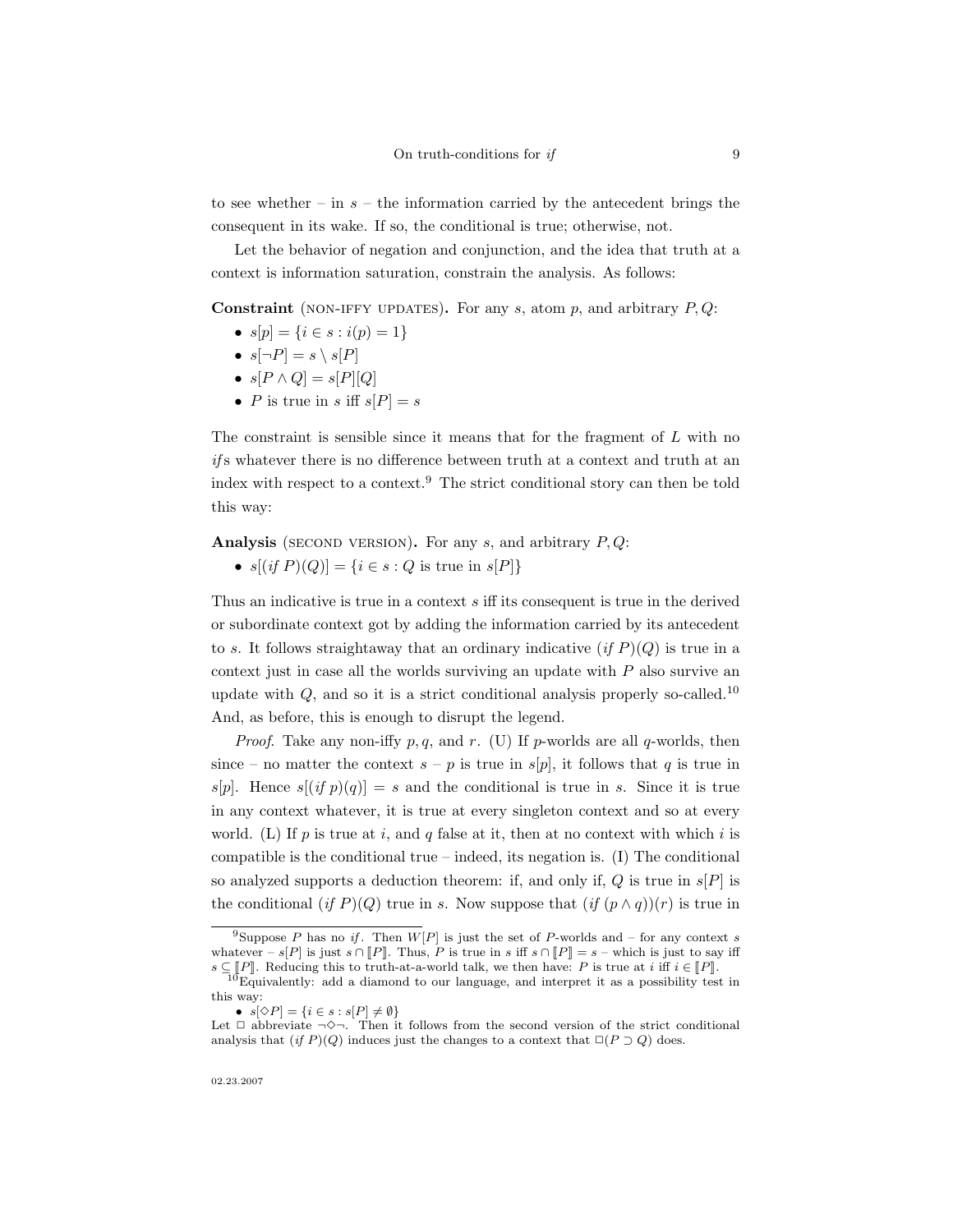s. Hence r is true in  $s[p \wedge q]$ , and so in  $s[p][q]$ . And so  $(if q)(r)$  is true in  $s[p]$ , and  $(if p)((if q)(r))$  in s.

And yet: *if* is not the material conditional. For they induce different changes to contexts, and thus have different semantic values, and so behave differently under other operators. Example:  $\neg (p \supset q)$  is true in s iff, for each i in s, it is true in  $\{i\}$ . Not so for the indicative. Let s contain just two worlds – i and j – the first a  $(p \wedge q)$ -world, the second a  $(p \wedge \neg q)$ -world. Then  $\neg (if p)(q)$ is true in s but not at  $\{i\}$ . QED

#### 5 Dolci

The first version of the strict conditional analysis takes  $if$  to be a doubly shifty operator and assigns doubly context-sensitive propositions to it. These two features conspire, letting if behave in some respects like the material conditional while still acting as a strict conditional over the set of possibilities compatible with the context.

The second version of the strict conditional story also takes  $if$  to be context dependent, and doubly so. First: because whether or not a context passes the test posed by an indicative depends on what possibilities are not yet ruled out. Second: because the context relevant for the evaluation of a conditional's consequent is a subordinate context got from the original context by hypothetically updating it. But it also insists – as did the first analysis – that the truth value of an indicative in a context depends on global facts about that context. An indicative induces an all or nothing test on a context in which it is issued, and that test is not a continuous function of the values it would have on the singleton contexts got from the possibilities that make that context up.<sup>11</sup> That is why  $\neg (if p)(q)$  and  $\neg (p \supset q)$  have different truth conditions. These two features conspire, letting if behave in some respects like a material conditional while still acting as a strict conditional over the set of possibilities compatible with the context.

Although these two versions of the strict conditional analysis start in very different territory, they come to much the same thing, and that is because they rely on the same sort of shifty behavior and global context dependence.

Fix a context  $c$  and world  $i$ , and suppose that we have a context  $s$  such that  $s_c(i) = s$ . And take an indicative  $(if P)(Q)$ . Then it turns out that if j is in s

<sup>&</sup>lt;sup>11</sup>That is: it is not in general so that  $s[(if P)(Q)]$  is the same as  $\bigcup_{i \in s} \{i\} [(if P)(Q)].$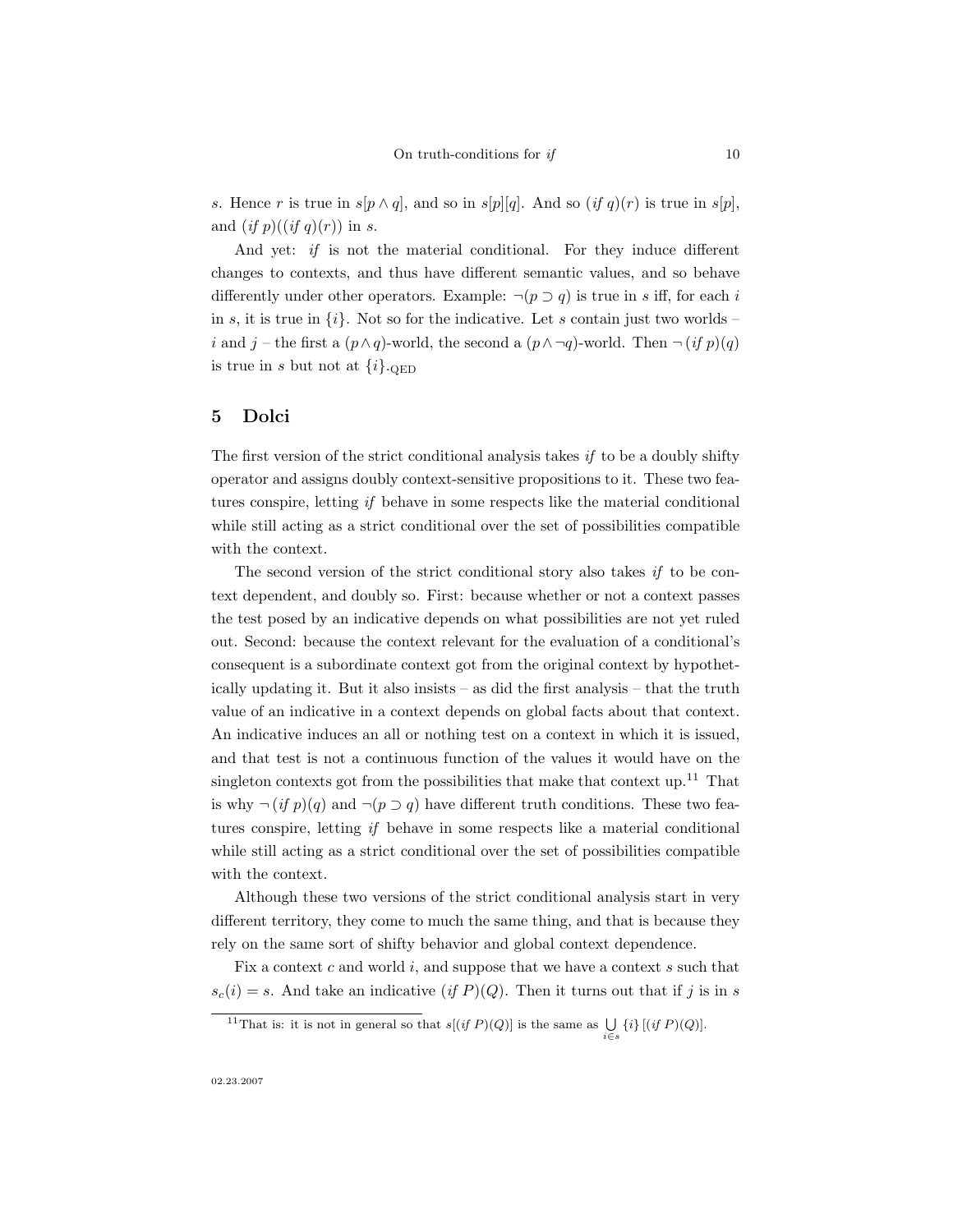– if j is compatible with  $c$  – then  $(c+P)(j) = s[P]$ . The two stories exploit this in pretty much the same strict-conditional way, using this subordinate context as relevant for checking the truth of Q. Whence it follows that the indicative  $(if P)(Q)$  is true – at i, in c – according to the first analysis iff, according to the second analysis, Q is true in  $s[P]$  and so iff  $(if P)(Q)$  is true in s, full-stop.

To put things the other way around: assume the first analysis, and suppose that the characteristic change induced by an assertion of  $P$  in a context is to intersect the worlds compatible with that context with the proposition expressed by  $P$  in it. Then the characteristic change of an indicative is just the context change potential assigned to it by the second analysis. For consider an indicative (if P)(Q) at i, in c. If it is true at i, it is true everywhere in  $s_c(i)$ ; if it is false, it is false everywhere in  $s_c(i)$ . So the proposition expressed by it at i in c is either the whole of  $s_c(i)$  or none of it; and adding that proposition to the worlds compatible with the context will return either the whole lot of them or none at all. And that is precisely the profile of the context change potential  $[(if P)(Q)]$ : at  $s$  – tht is, at  $s_c(i)$  – it returns either the whole of it or none of it at all.

But wait – don't you smell a rat? Consider the first version of the strict conditional story. I said that it meets the demands of (L) and thereby treats indicatives as at least as strong as material conditionals. True enough it meets the demands of (L), but that requirement says less than what we might have thought. It requires that, for non-iffy p's and q's, the truth of  $(p \land \neg q)$  rules out the truth of  $(if p)(q)$ . But suppose – as the folklore argument requires – we have an embedded indcative in the consequent instead. Then (L) is silent. But we might wonder whether: does the truth of  $(P \land \neg Q)$  rule out the truth of  $(if P)(Q)$ ?

Not according to the first version of the strict conditional story. For suppose that p is false at i but that  $s_c(i)$  has some  $(p \land \neg q)$ -worlds. Then  $(if p)(q)$  is false at i, in c – there are  $(p \land \neg q)$ -worlds compatible with the context. But since no worlds are both p-worlds and  $\neg p$ -worlds,  $(if \neg p)((if \ p)(q))$  is true at i, in c. So we have an if true at i, in c, with a true antecedent and false consequent (at  $i$ , in  $c$ ). Things only seem to get worse: for if indicatives are not, in general, bound from below by the corresponding material conditionals then they also do not, in general, go in for modus ponens. That would be an embarassment than which none greater can be imagined.

I agree that it would be an embarassment for the first version of the strict conditional story if, according to it, an if together with its antecedent did not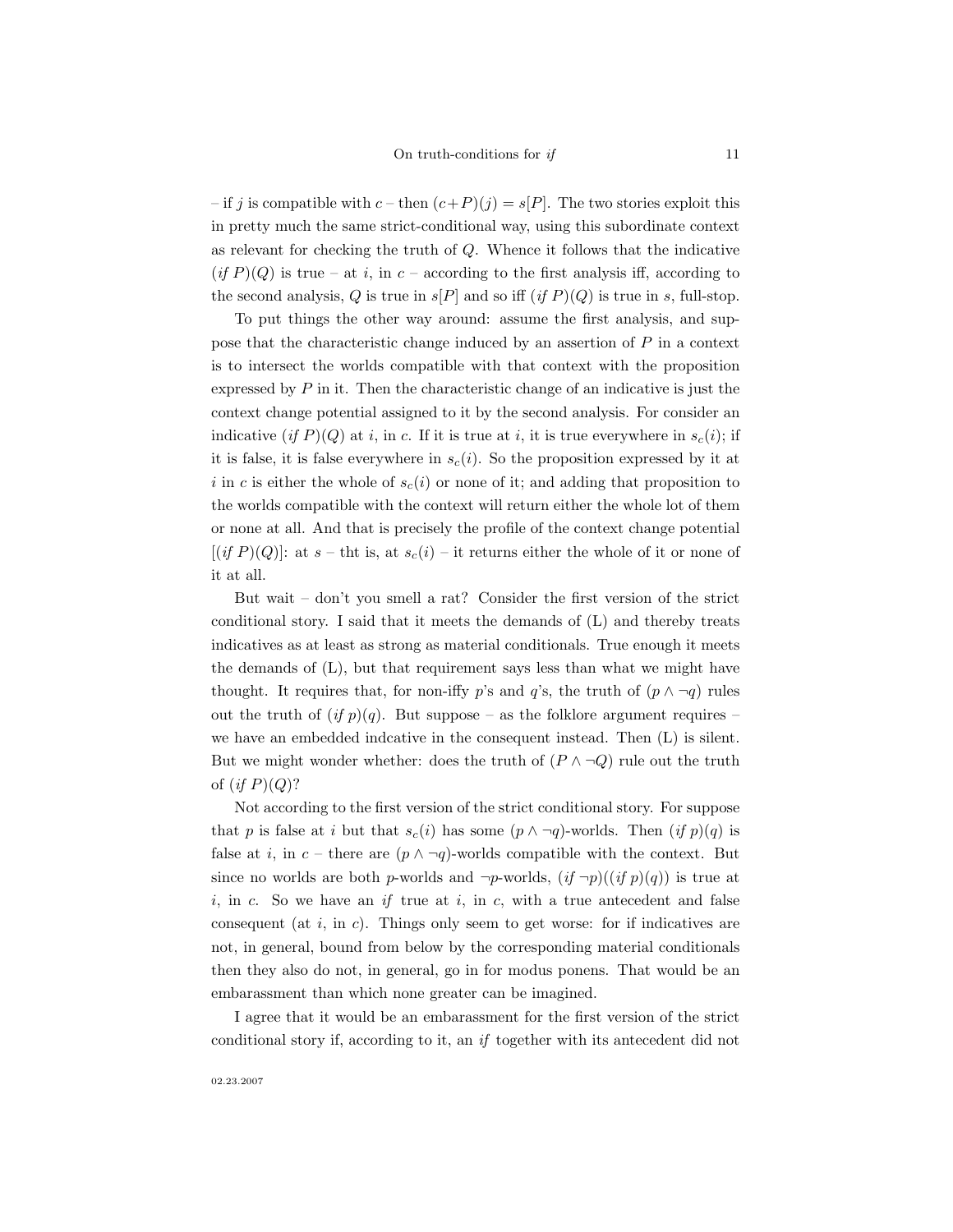bring the truth of its consequent in their wake. But what does that mean, bring the truth of its consequent in their wake? Let c be any context and i a world compatible with it. Consider any complex if with antecedent P and consequent Q. And suppose that both P and  $(if P)(Q)$  are true at i, in c. Then according to the first way of telling the strict conditinal story Q is also true at i, in  $((c+P)+(if P)(Q))$ . Since the complex if is true at i in c, adding  $(if P)(Q)$  to  $(c + P)$  idles. So Q is true at i in  $(c + P)$ .

Therefore the truth of an if and its antecedent at a world in a context brings with it the truth of its consequent at that world in the context as it would be after adding the antecedent to it. That is as good a reason as any to say that the *if* together with its antecedent entails its consequent, and that is as good a reason as any to say that  $if$  does in general go in for modus ponens after all.

The picture generalizes. Entailment is not mere preservation of truth-atpoint. That would be fine if truth values never were sensitive to contextshiftiness. But we know better. So entailment must also keep track of changes in contexts as we go along, adding the information carried by premises to the evolving context. Precisely:

## Definition (ENTAILMENT, V.1).

•  $P_1, \ldots, P_n$  entails  $Q$  iff, for any i and  $c$ , if  $[P_1]^{c,i} = 1$  and ...and  $\llbracket P_n \rrbracket^{((c+\cdots+P_{n-2})+P_{n-1}),i} = 1$  then  $\llbracket Q \rrbracket^{((c+\cdots+P_{n-1})+P_n),i} = 1$ 

We preserve truth at  $i$ , but increment just which context is at play by adding the information of them premises. (If  $Q$  is context-invariant, then this is a difference that makes no difference.) All of this is very reminiscent of Stalnaker's [\(1975\)](#page-13-9) pragmatic surrogate for entailment – reasonable inference – except that this is the real thing. And we will find no counterexamples to modus ponens here.

But we might have started in different territory, as does the second version of the strict conditional story. That analysis assigns truth values to sentences not at indices but assigns truth values in contexts, full-stop. Iff a sentence would not change a context  $s$  at all were we to add its information to  $s$  is that sentence true in s. If we like, we can then stick to the characterization of entailment as preservation of truth:

Definition (ENTAILMENT, V.2.0). text

•  $P_1, \ldots, P_n$  entail Q iff, for any context s, if  $P_1, \ldots, P_n$  are all true in s then so is Q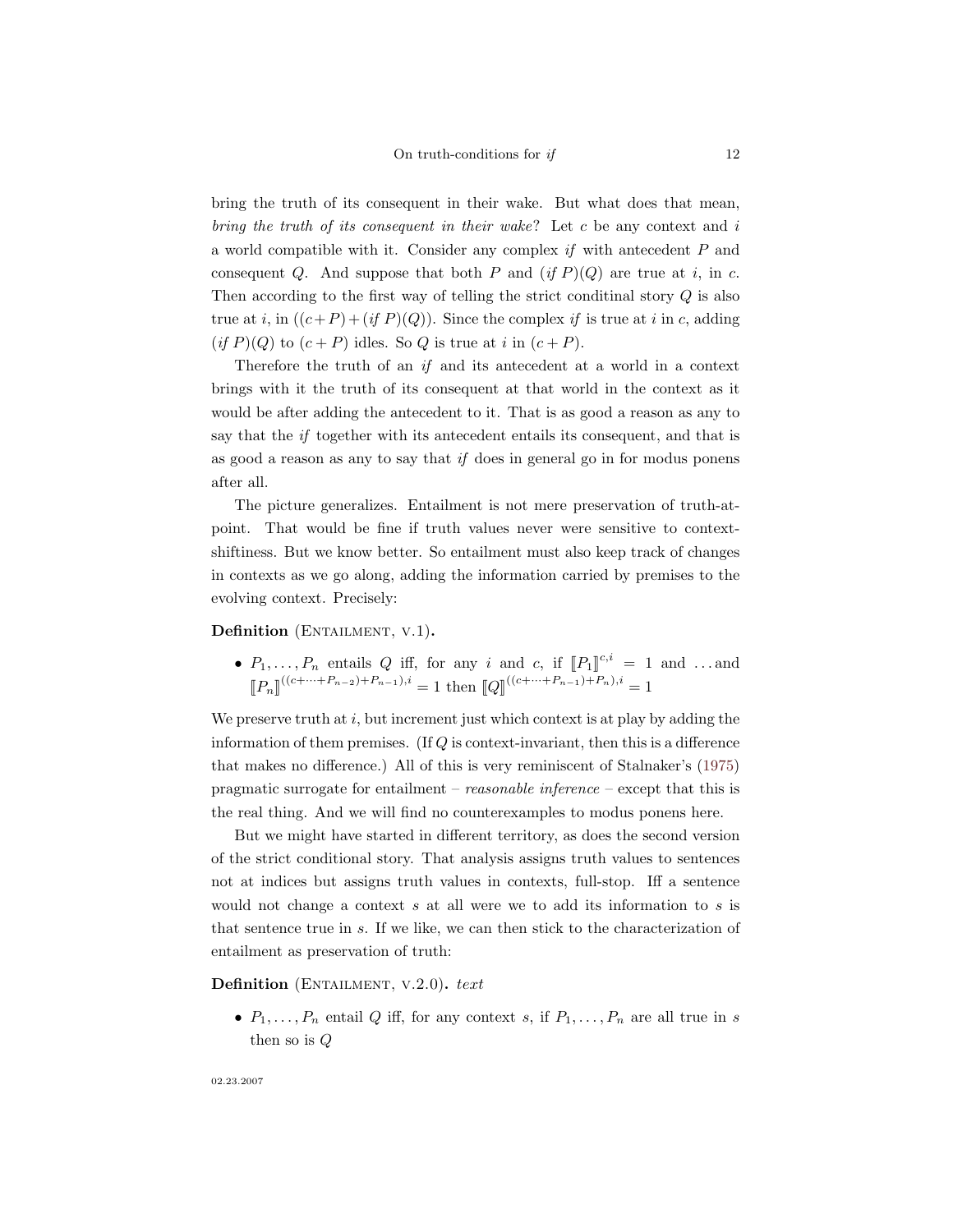And we can show that if an indicative  $(if P)(Q)$  – even one with embedded if s figuring in it – is true in a context and  $P$  is also true there, then  $Q$  must also be true in that context. For if the conditional is true in s, then  $s[(if P)(Q)] = s$ – that is, Q is true in  $s[P]$ . But, ex hypothesi, P is also true in s. Whence it follows that  $s[P] = s$  and thus that Q is true in s.

So we could insist that entailment is preservation of truth, and leave it at that. That would be to opt, in the lingo of dynamic semantics, for a test-totest characterization of entailment. Better, I think, to treat entailment not as preservation of truth but as preservation of information. Suppose that – no matter the context – adding the information carried by  $P$  and the information carried by  $R$  always results in a context in which  $Q$  is true. That is as good a reason as any to say that the former sentences entail the latter. More generally:

Definition (ENTAILMENT, V.2.1).

•  $P_1, \ldots, P_n$  entail Q iff, for any context s, if  $s[P_1] \ldots [P_n] = s'$  then Q is true in  $s'$ 

This is to opt, in the lingo of dynamic semantics, for an update-to-test characterization of entailment.<sup>12</sup> It is again straightforward to show that  $(if P)(Q)$ and P entail Q. For if  $(if P)(Q)$  is true in s, then Q is true in s[P]. (If  $(if P)(Q)$ ) is not true in s, then the entailment is vacuous.) But  $s[(if P)(Q)]$  just is s. Hence Q is true in  $s[(if P)(Q)][P]$ .

If we are happy enough with the second version of the strict conditional story, then I say we plump for this characterization of entailment. Modus ponens – and, in fact, a deduction theorem – come with it. And so plumping closes the gap between the two analyses since they then agree on when idicatives are true and on the entailments involving them.

<sup>12</sup>See [Veltman](#page-13-10) [\(1996\)](#page-13-10); update-to-test entailment is coupled with the strict conditional story in [Gillies](#page-13-7) [\(2004\)](#page-13-7).